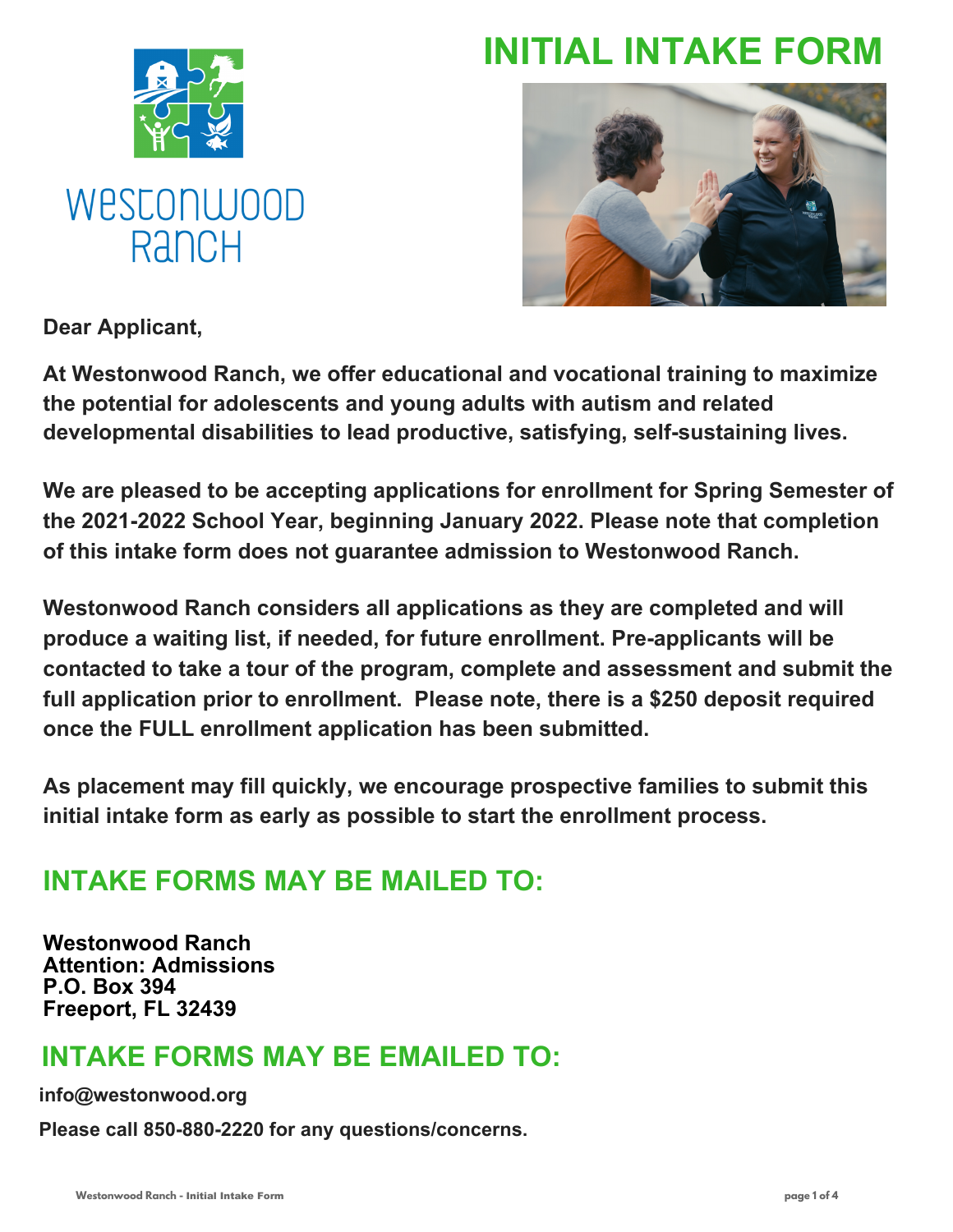



What program are you interested in?: Circle One (If you are not sure, leave blank)

Full Time Day Program (Ages 12+) Program LIFTOFF (Ages 18+) LIFTOFF Hybrid Program (Ages 18+)

#### PARTICIPANT AND FAMILY INFORMATION

#### Prospective Participant

|                                                                                                                                        | first name _________________________                                                                                  | <u>last name _________________________</u>                                                |       |   |
|----------------------------------------------------------------------------------------------------------------------------------------|-----------------------------------------------------------------------------------------------------------------------|-------------------------------------------------------------------------------------------|-------|---|
|                                                                                                                                        |                                                                                                                       |                                                                                           |       |   |
|                                                                                                                                        |                                                                                                                       |                                                                                           |       |   |
|                                                                                                                                        |                                                                                                                       |                                                                                           |       |   |
| <b>Person Submitting the Application</b>                                                                                               |                                                                                                                       |                                                                                           |       |   |
|                                                                                                                                        | first name <u>expression and the set of the set of the set of the set of the set of the set of the set of the set</u> | last name                                                                                 |       |   |
|                                                                                                                                        |                                                                                                                       | date of birth <b>notationally analling address and the contract of birth</b>              |       |   |
|                                                                                                                                        |                                                                                                                       |                                                                                           |       |   |
|                                                                                                                                        |                                                                                                                       |                                                                                           |       |   |
|                                                                                                                                        | relationship to participant expression of the contract of the contract of the contract of the contract of the         |                                                                                           |       |   |
|                                                                                                                                        |                                                                                                                       | With whom does the participant reside?                                                    |       |   |
| Do you have legal custody of the above prospective participant?                                                                        |                                                                                                                       |                                                                                           | $Y^*$ | N |
| Does anyone else have legal custody or have legal rights regarding<br>the treatment or education of the above prospective participant? |                                                                                                                       |                                                                                           | $Y^*$ | N |
|                                                                                                                                        | Does the prospective participant have any siblings?                                                                   |                                                                                           | $Y^*$ | N |
| If yes, please provide additional<br>$\star$<br>information here                                                                       |                                                                                                                       |                                                                                           |       |   |
|                                                                                                                                        |                                                                                                                       | <b>PROSPECTIVE PARTICIPANT MEDICAL HISTORY</b>                                            |       |   |
| <b>allergies</b>                                                                                                                       |                                                                                                                       | <u> 2000 - Andrea Angel and Amerikaansk politiker (* 1952)</u>                            |       |   |
| primary diagnosis                                                                                                                      |                                                                                                                       | the control of the control of the control of the control of the control of the control of |       |   |
| secondary diagnosis                                                                                                                    |                                                                                                                       |                                                                                           |       |   |

Pl**ease list all medications currently prescribed** 

**\_\_\_\_\_\_\_\_\_\_\_\_\_\_\_\_\_\_\_\_\_\_\_\_\_\_\_\_\_\_\_\_\_\_\_\_**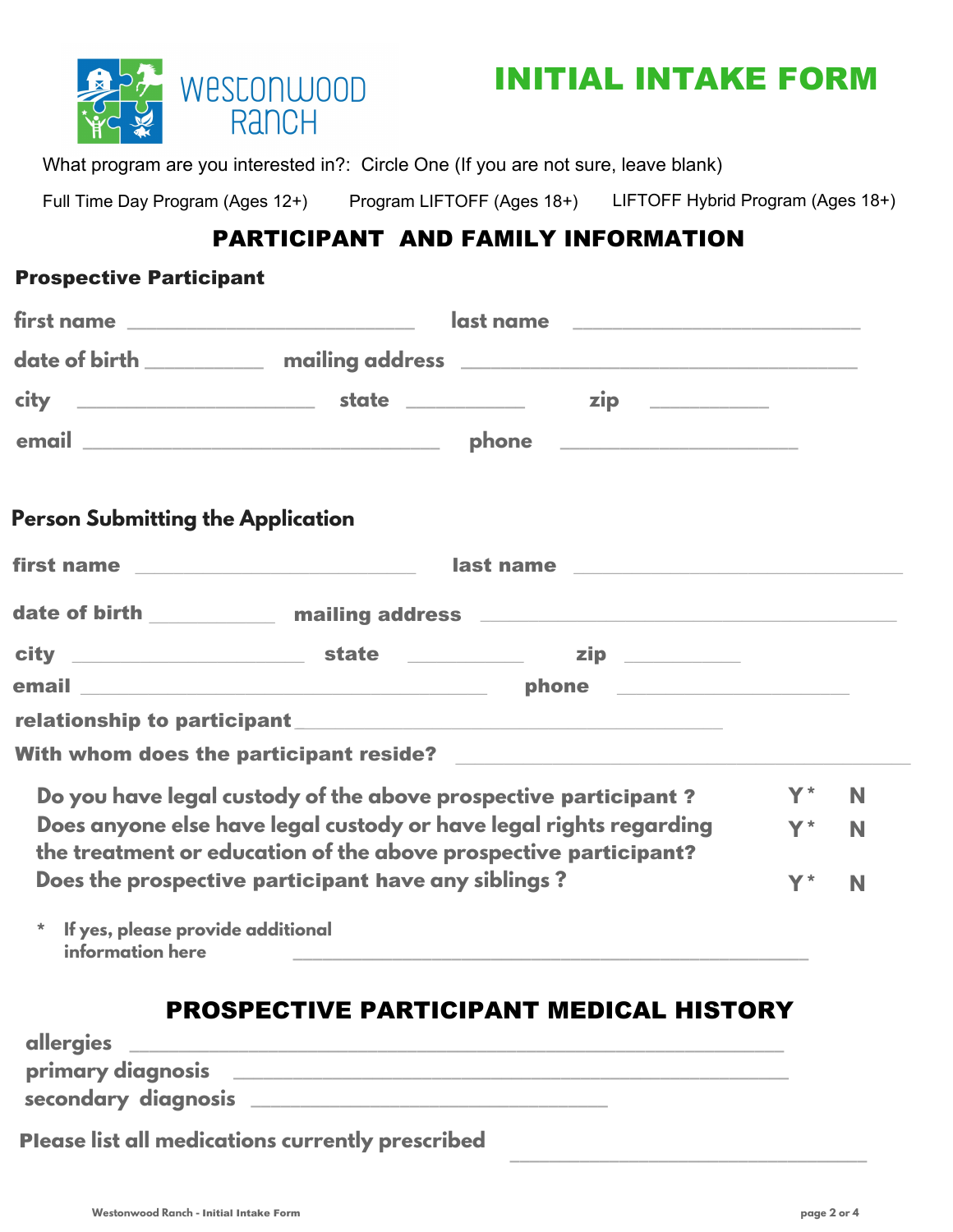| Please list all ongoing medical conditions          |  |
|-----------------------------------------------------|--|
| Does the student require any special accommodations |  |

### PROSPECTIVE PARTICIPANT EDUCATIONAL HISTORY

| Current or most recent school attended                                                                            |                                                                                                                                                                                                                                      |  |         |
|-------------------------------------------------------------------------------------------------------------------|--------------------------------------------------------------------------------------------------------------------------------------------------------------------------------------------------------------------------------------|--|---------|
| Name of school The Contract of School Contract of School Contract of School Contract of School Contract of School |                                                                                                                                                                                                                                      |  |         |
| Address —————————————<br>Ages/grades attended ___________                                                         | dates attended <u>and the series of the series of the series of the series of the series of the series of the series of the series of the series of the series of the series of the series of the series of the series of the se</u> |  |         |
| What was the student: teacher ratio in last classroom?                                                            |                                                                                                                                                                                                                                      |  |         |
| Does the prospective participant currently receive ABA therapy?                                                   |                                                                                                                                                                                                                                      |  | $Y^*$ N |
| Has the prospective participant received ABA in the past?                                                         |                                                                                                                                                                                                                                      |  | N       |
| Please list current or previous ABA Provider + Approximate date(s) of ABA therapy                                 |                                                                                                                                                                                                                                      |  |         |
|                                                                                                                   |                                                                                                                                                                                                                                      |  |         |

Does the prospective participant currently receive the State of Florida McKay or Gardiner Scholarship Funding?

\_\_\_\_\_\_\_\_\_\_\_\_\_\_\_\_\_\_\_\_\_\_\_\_\_\_\_\_\_\_\_\_\_\_\_\_\_\_\_\_\_\_\_\_\_\_\_\_\_\_\_\_\_\_\_\_\_\_\_\_\_\_\_\_\_\_\_\_\_\_\_\_\_\_\_\_\_\_\_\_\_\_\_\_\_\_\_\_\_\_\_

**Please describe primary mode of communication** 

**(verbal, sign, communicative device, other) \_\_\_\_\_\_\_\_\_\_\_\_\_\_\_\_\_\_\_\_\_\_\_\_\_\_\_\_\_\_\_\_\_\_\_\_**

## **ADDITIONAL INFORMATION**

Does the prospective participant display the following behaviors currently at home/school/ community? If response is "yes", please describe the behavior on page 4 with whom the behavior most often occurs, frequency & severity (hourly, daily, weekly, monthly).

| <b>Tantrums</b>                                             | $\mathbf{Y}^{\star}$ | N. |
|-------------------------------------------------------------|----------------------|----|
| <b>Self-Injury</b>                                          | $\mathbf{Y}^{\star}$ | N. |
| <b>Aggression towards others or animals (Please circle)</b> | $\mathbf{Y}^{\star}$ | N  |
| eloping                                                     | $\mathbf{Y}^{\star}$ | N. |
| non-compliance                                              | $\mathbf{Y}^{\star}$ | N. |
| self stimming                                               | $\mathbf{Y}^{\star}$ | N  |